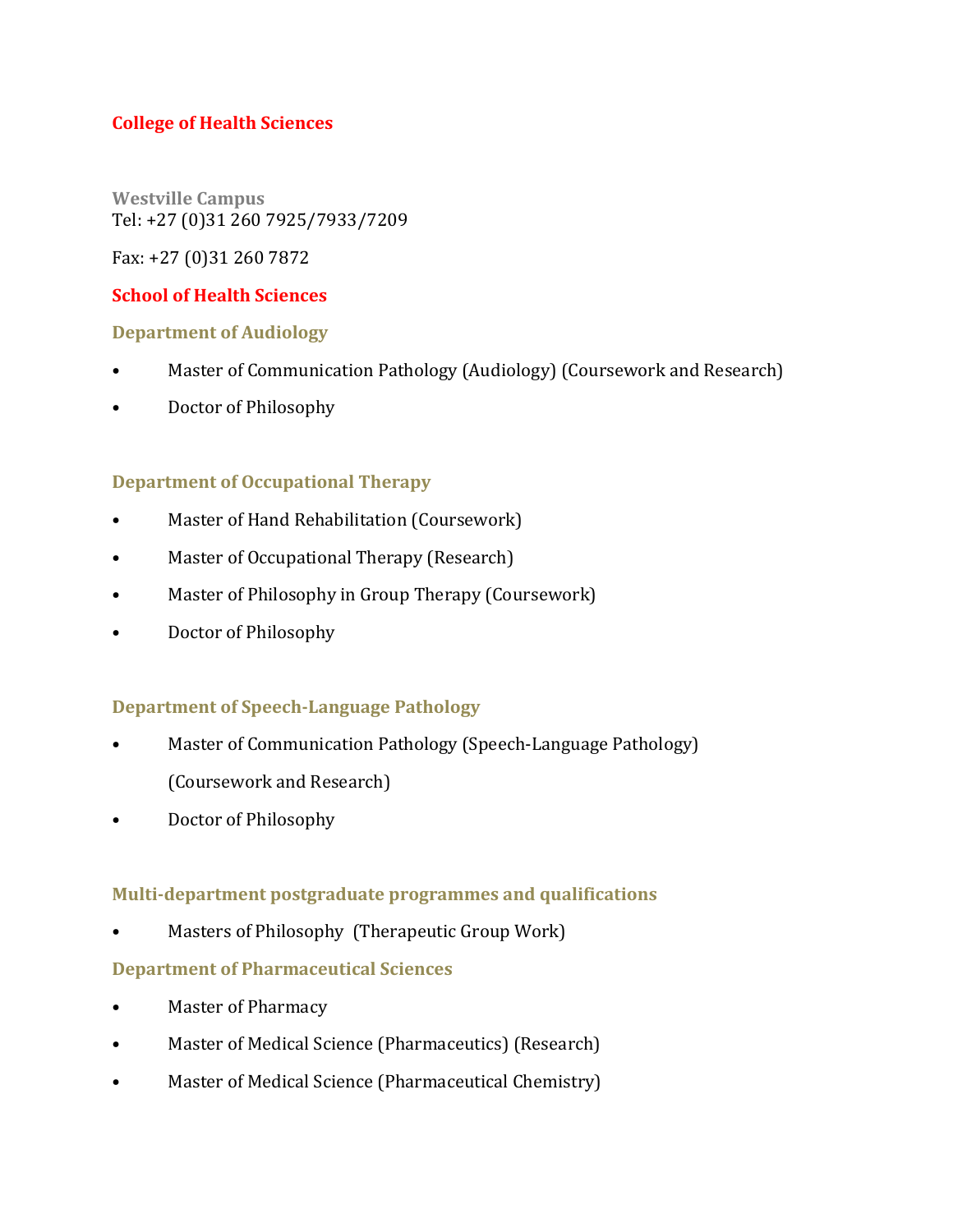- On-line Masters in Pharmacy (Pharmacy Practice/Pharmacoeconomics)
- Master of Medical Science (Pharmacology)
- Doctor of Philosophy

## **Multi-department postgraduate programmes and qualifications**

• On-line Masters in Health Sciences

## **Department of Physiotherapy**

- Master of Physiotherapy (Coursework and Research)
- Doctor of Philosophy

# **Department of Sport Science, Biokinetics and Excercise Science**

- Bachelor of Sport Science Honours-Biokinetics
- Bachelor of Sport Science Honours-Exercise Science
- Bachelor of Sport Science Honours-Leisure Studies.
- Master of Sport Science-Biokinetics (Coursework)
- Master of Sport Science-Exercise Science (Coursework)
- Master of Sport Science (Research)
- Doctor of Philosophy

# **Department of Optometry**

- Master of Optometry (Research)
- Doctor of Philosophy

# **School of Laboratory Medicine and Medical Sciences**

### **Department of Clinical Anatomy**

- Bachelor of Medical Science Honours-Anatomy
- Master of Medical Science-Medical Biochemistry (Research)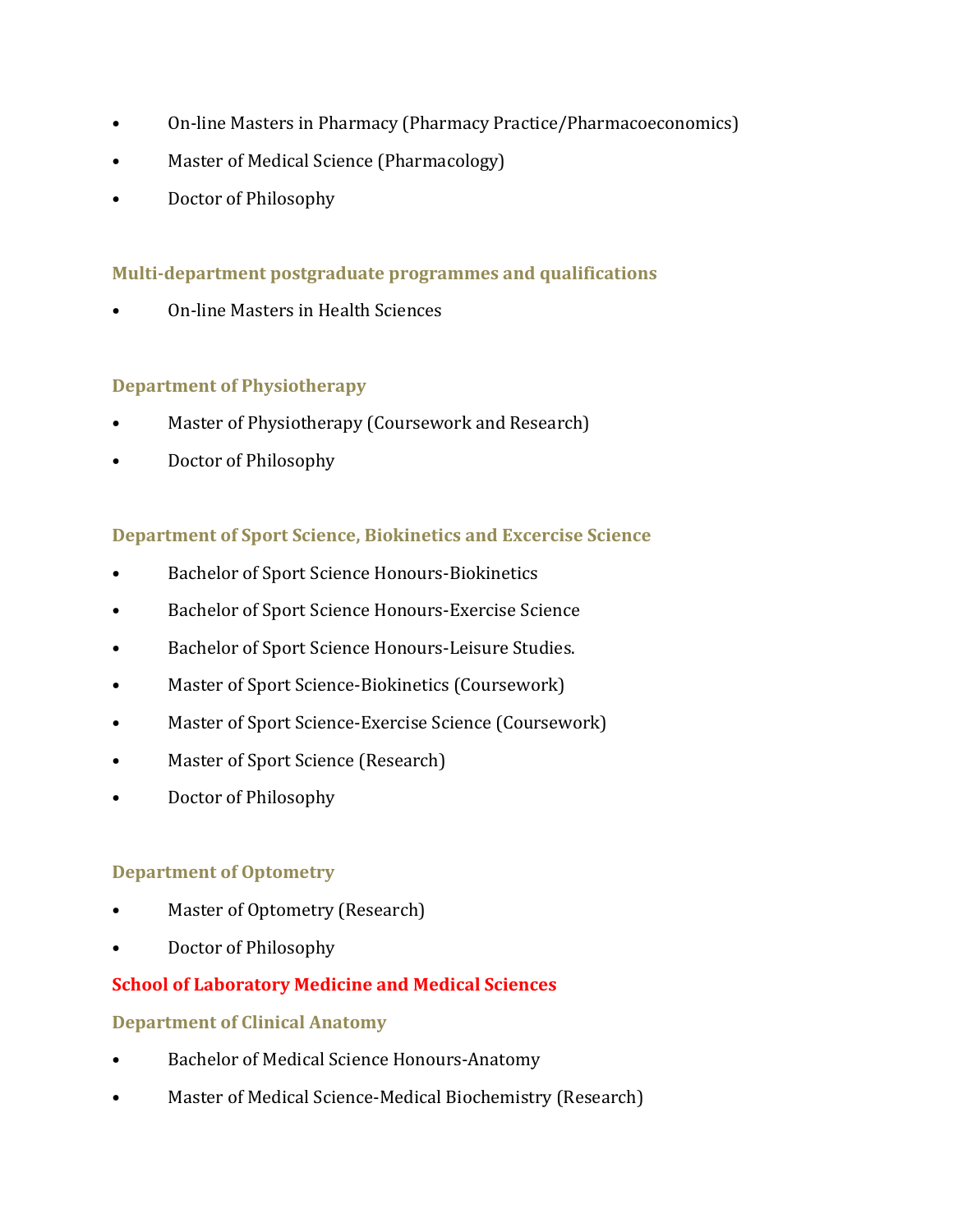• Doctor of Philosophy

### **Department of Human Physiology**

- Bachelor of Medical Science Honours Physiology
- Master of Medical Science Physiology (Research)
- Master of Medical Science in Sports Medicine (Coursework)
- Doctor of Philosophy

### **Department of Medical Biochemistry**

- Bachelor of Medical Science Honours
- Medical Biochemistry
- Master of Medical Science Medical Biochemistry (Research)
- Doctor of Philosophy

Howard College Tel: +27 (0)31 260 2255/2375 Fax: +27 (0)31 260 1543

#### **School of Nursing and Public Health**

• Bachelor on Nursing Honours

• Master of Nursing-Advanced Midwifery and Women's and Child Health (Coursework and Research)

- Master of Nursing Critical Care and Trauma (Coursework and Research)
- Master of Nursing Community Health (Coursework and Research)
- Master of Nursing Nursing Education (Coursework and Research)
- Master of Nursing Gerontology (Coursework and Research)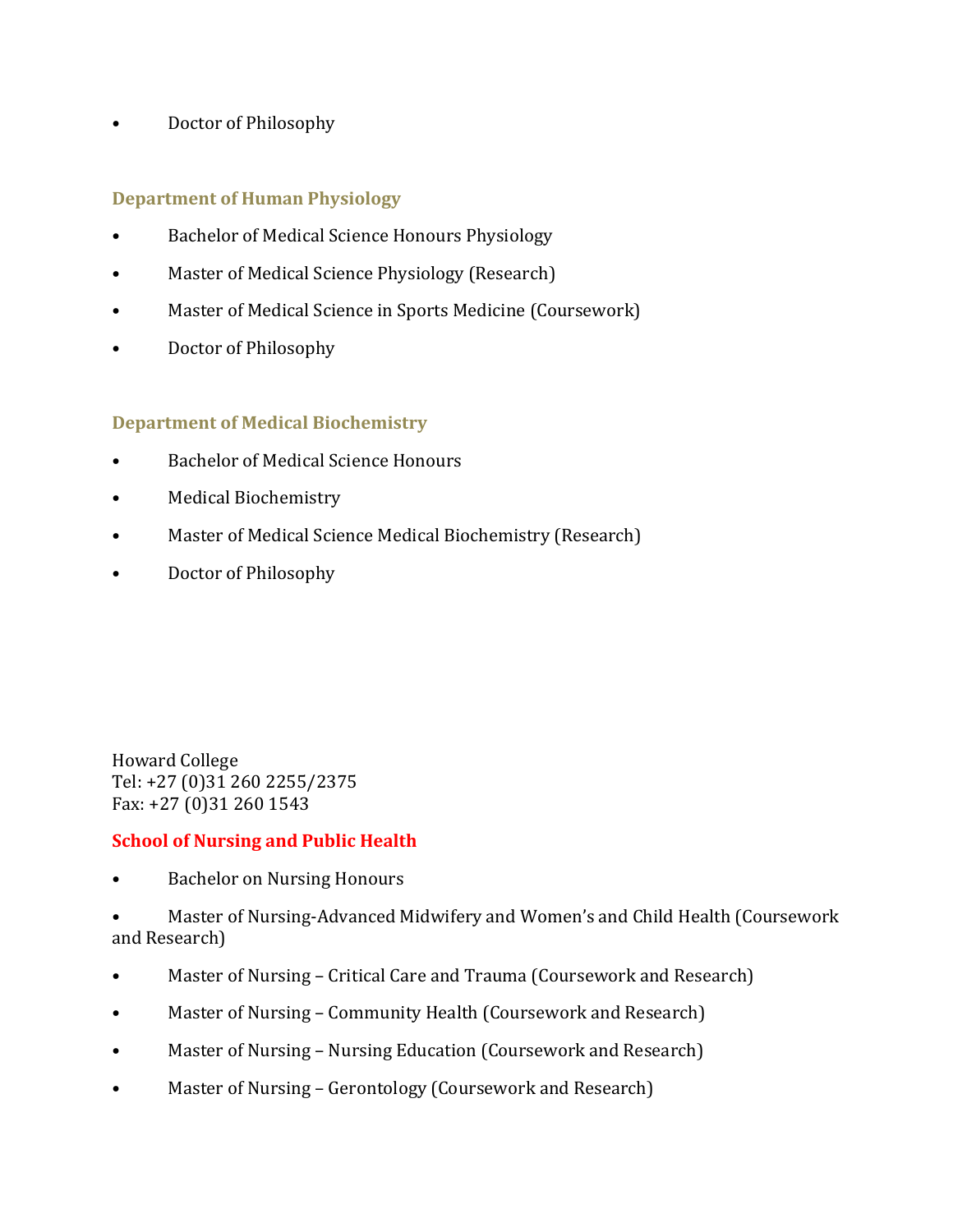- Master of Nursing Health Service Administration (Coursework and Research)
- Master of Nursing Psychiatric/Mental Health (Coursework and Research)
- Master of Nursing Nursing Research (Coursework and Research)
- Doctor of Philosophy

**Nelson R Mandela School of Medicine**

Tel: +27 (0)31 260 4416 Fax: +27 (0)31 260 4723

# **School of Clinical Medicine**

- Bachelor of Medical Science (Honours) (BMedScHons) (Medical Microbiology and Infection Control)
- Master of Medical Science (MMedSc) Research (all disciplines)
- Master of Medical Science in Clinical HIV/AIDS Management
- Master of Medical Science in Medical Informatics
- Master of Medical Science Telemedicine
- Master of Public Health
- Master of Medicine in
	- Anaesthetics
	- Anatomical Pathology
	- Cardiothoracic Surgery
	- Cardiology
	- Chemical Pathology
	- Dermatology
	- Family Medicine
	- Forensic Medicine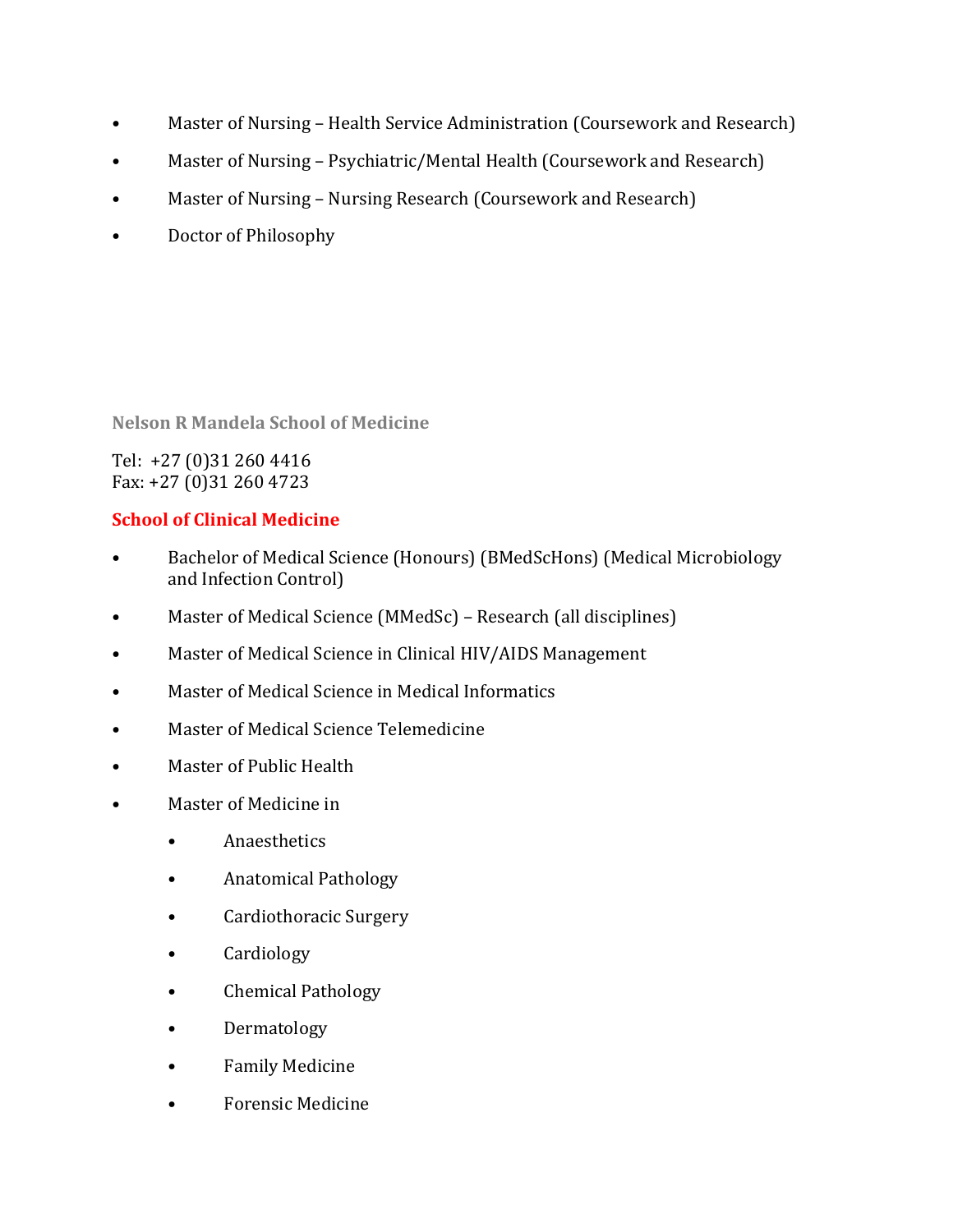- Haematology
- Medical Microbiology
- Medicine
- Neurology
- Neurosurgery
- Obstetrics and Gynaecology
- Ophthalmology
- Orthopaedic Surgery
- 
- Otorhinolaryngology Paediatrics and Child Health
- Paediatric Surgery
- Plastic and Reconstructive Surgery
- Psychiatry
- Public Health
- Radiology
- Radiotherapy and Oncology Surgery
- Urology
- Virology
- Doctor of Philosophy (PhD)
- Postgraduate Diplomas in:
- Clinical HIV/AIDS Management
- Forensic Health Care
- Medical Informatics
- Telemedicine
- Occupational Health
- Public Health